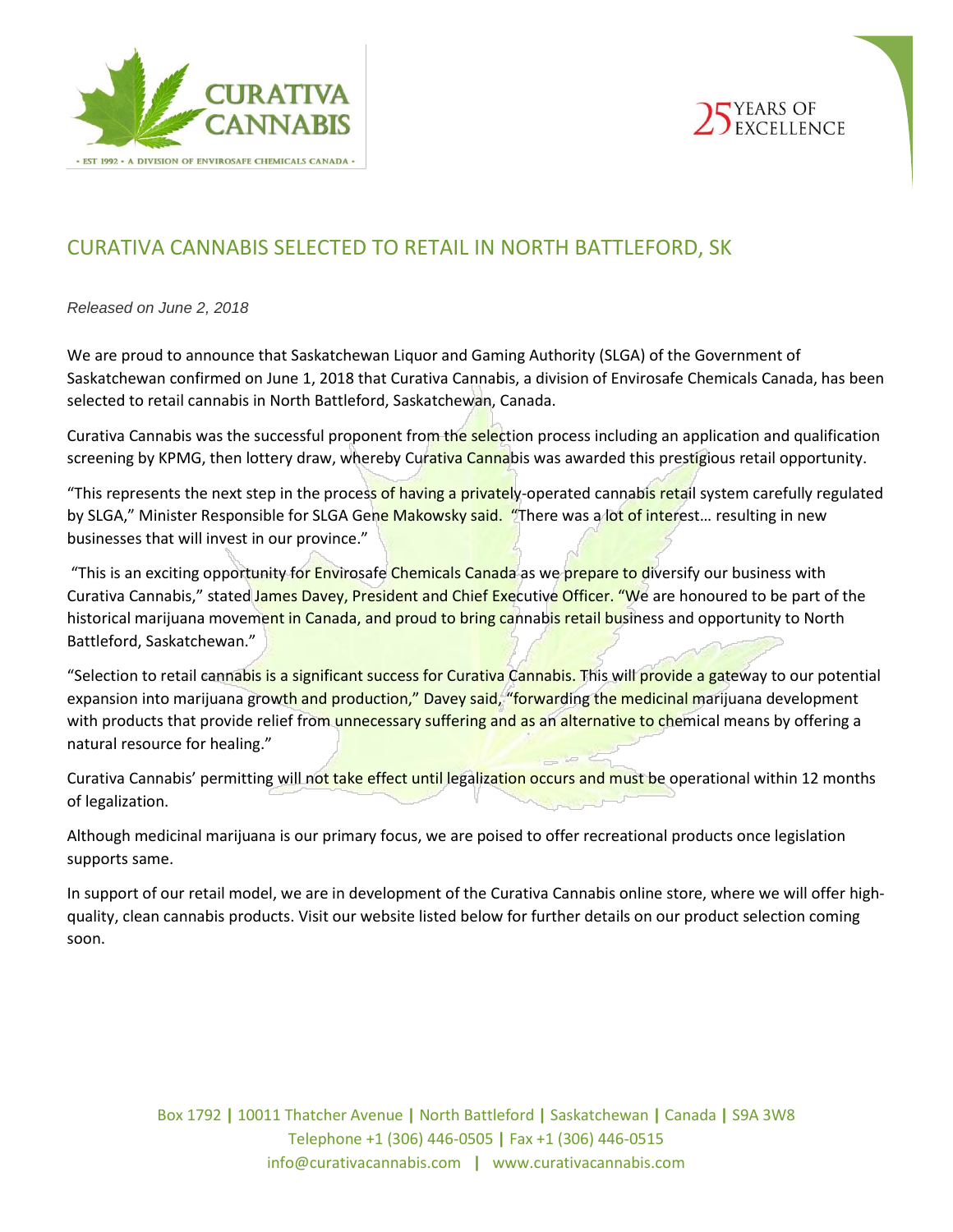# For more information, press only:

Christi-Lyne Davey, BCS Vice President, Communications +1 (587) 998-9776 [info@envirosafechemicals.com](mailto:info@envirosafechemicals.com)

### For more information, general:

CURATIVA CANNABIS | A DIVISION OF ENVIROSAFE CHEMICALS CANADA Head Office +1 (306) 446-0505 [info@curativacannabis.com](mailto:info@curativacannabis.com) [www.curativacannabis.com](http://www.curativacannabis.com/)

For more information on Products: <https://www.curativacannabis.com/shop>

\*\*\*

## **ABOUT US**

[Curativa Cannabis](http://www.curativacannabis.com/) is a division of [Envirosafe](http://www.envirosafechem.com/) Chemicals Canada, a unique, environment conscious, bio-science company producing bio-degradable, non-toxic, non-hazardous, environmentally safe products to the industrial specialty chemical and retail markets. For over 25 years, we have been offering excellence to our customers with proven expertise in bio-science, biotechnology, environmental consultation and sustainable solutions. Our corporate headquarters and facility are located in North Battleford, Saskatchewan, Canada.

Curativa Cannabis is a diversification for Envirosafe Chemicals Canada, poised for success in the medical marijuana market, with:

- Significant research, development and knowledge base of marijuana, seed-to-patient.
- An active manufacturing and production facility, and additional adjacent property for expansion.
- Authorization for growth and production of medical marijuana in North Battleford including city zoning and unanimous approval from city council and all city emergency services.
- Completed application submitted to Health Canada for growth and production of cannabis (pending approval).

CURATIVA CANNABIS | A DIVISION OF ENVIROSAFE CHEMICALS CANADA Box 1792 | 10011 Thatcher Avenue | North Battleford | Saskatchewan | Canada | S9A 3W8 Telephone +1 (306) 446-0505 | Fax +1 (306) 446-0515 info@curativacannabis.com | www.curativacannabis.com Page | 2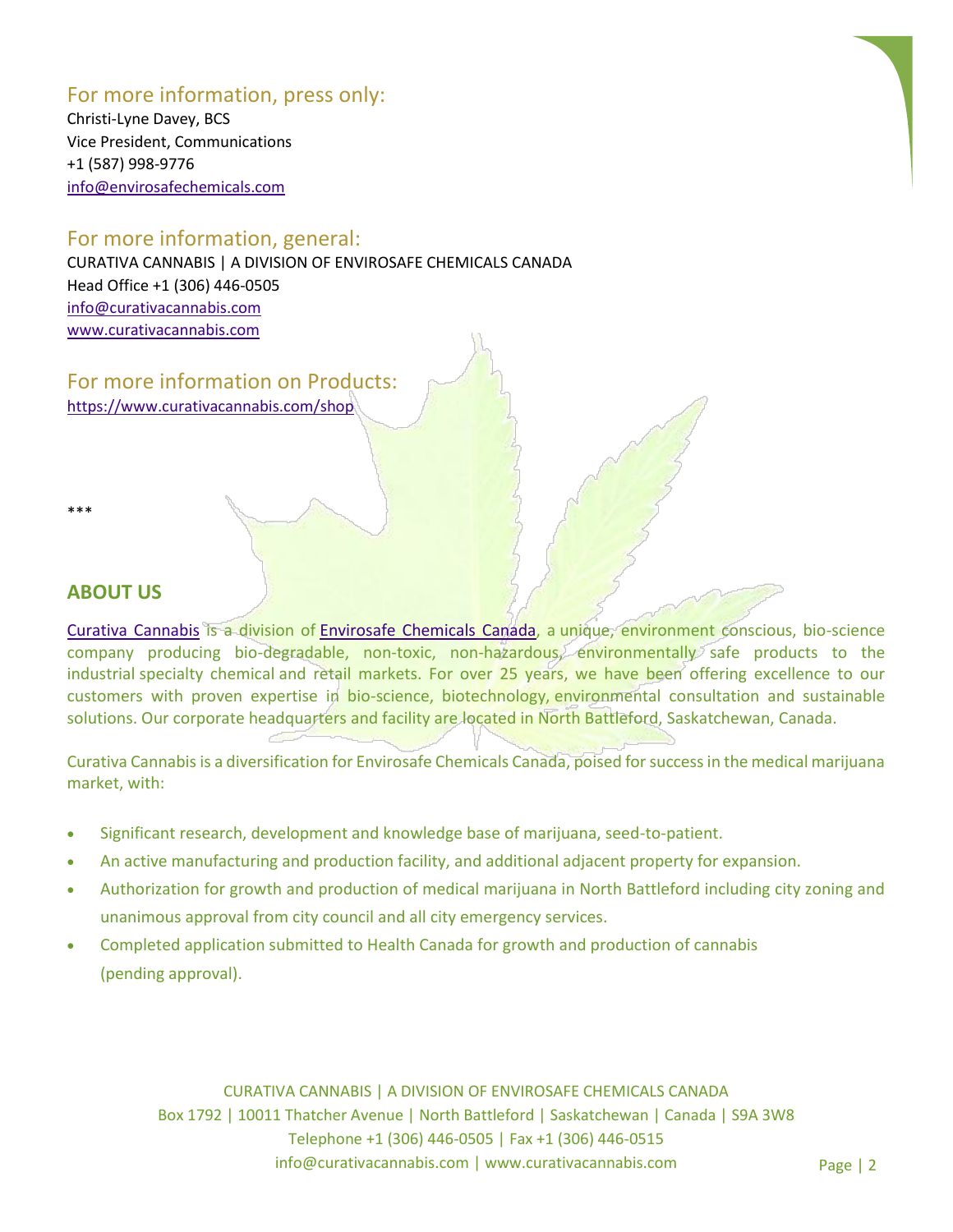### **VISION**

Our goal is to cultivate and produce high-quality, clean cannabis products for medicinal use. We will provide commercial-scale cannabis with an unmatched level of environmental control, to develop, refine, and repeat specific growth conditions.

With historical industrial production experience, and significant knowledge of marijuana production, we aim to be a leader in the cannabis industry and evolve with the needs of our consumers. We will continue to offer excellence to our customers with proven expertise in bio-science, biotechnology, environmental consultation, sustainable solutions, providing conscious and clean products. When legislation in Canada legalizes recreational marijuana use, we will be prepared to expand into the same.

#### **COMMITMENT**

We will produce a high-grade of cannabis that our consumer will feel comfortable to use, safe for human consumption and free of toxic additives. Curativa Cannabis will provide commercial-scale cannabis with an unmatched level of control, to develop, refine, and repeat specific growth conditions.

We assure the highest quality of cannabis production prior to market. Our impeccable sanitation processes will ensure production, packaging, labeling and storage activities involving cannabis are conducted under strictly controlled conditions. Quality control for products and substances in storage and standard operating procedures, conduct of recalls, complaint management and sample retention, reporting adverse reactions will be paramount by our experienced technical team to ensure compliance within each area and to Health Canada.

Curativa Cannabis aims to conduct the growth of marijuana from seed-to-patient whom access cannabis for medicinal purposes with approval of product prior to sale through analytical testing and validation methods.

We commit to produce superior cannabis, providing pharma-grade medical marijuana, mindful of our consumer patients needs with the utmost standards and care, while generating significant margins for our investors returns.